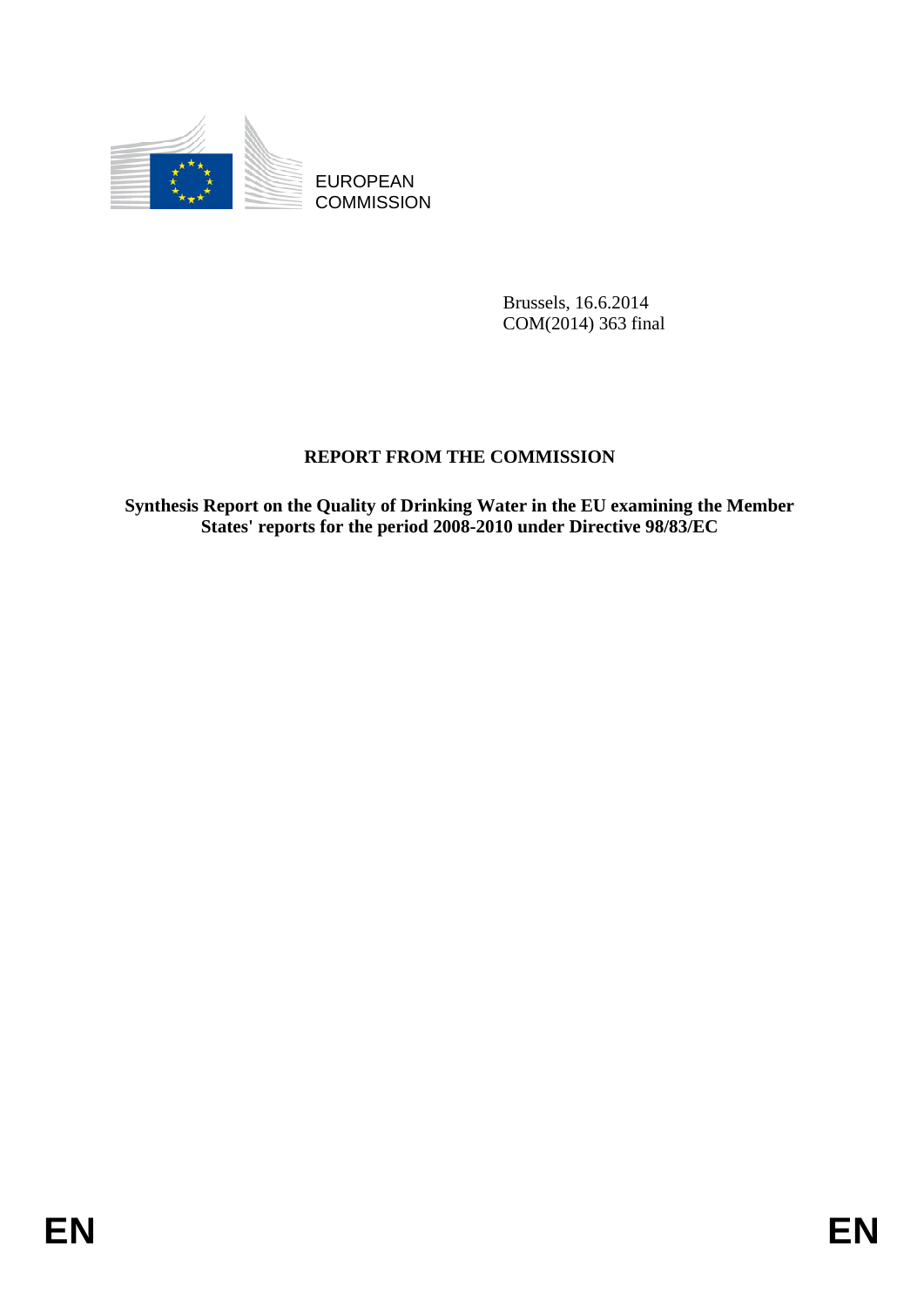## **REPORT FROM THE COMMISSION**

## **Synthesis Report on the Quality of Drinking Water in the EU examining the Member States' reports for the period 2008-2010 under Directive 98/83/EC**

### 1. INTRODUCTION

Safe drinking water is essential to our lives. It is vital for public health and an important driver of a healthy economy. The WHO<sup>1</sup> concludes that by *'improving access to safe drinking water and adequate sanitation, in addition to the health benefits through prevention of waterborne diseases, significant economic benefits may be gained'.* These include healthcare savings, productive days gained per year, increased school attendance and value of life lost averted. The water industry sector also makes a significant contribution to GDP. The total estimated gross value added (GVA) of the industry covering sanitation and water supply services reached €43.84 billion in 2010 and represented that year about  $500,000$  full-time equivalent jobs<sup>2</sup>.

The Drinking Water Directive<sup>3</sup>, introduced in 1980 and revised in 1998, has led to the availability of high-quality drinking water across the EU. Joint efforts from EU institutions, Member States and service providers have resulted in high compliance rates with the drinking water standards and the Directive is therefore one of the success stories, albeit not a very well known one, of EU legislation in the field of environment and public health.

The quality of drinking water and the required level of treatment is very much related to the quality of drinking water sources. The level of protection of water resources, in particular groundwater and surface water, is thus crucial for the Drinking Water Directive as it impacts on the treatment costs.

Drinking water is also an important issue for EU citizens. This is reflected in a  $EUROBAROMETER<sup>4</sup>$  survey and in the recently launched European Citizens' Initiative Right2Water<sup>5</sup>. In its reply to the initiative, the Commission announced an EU-wide public consultation on the Drinking Water Directive<sup>6</sup>, notably with a view to improving access to quality water in the EU.

## 2. DRINKING WATER SITUATION

This document gives a summary of the status of implementation of the Drinking Water Directive, based on the latest data reported by Member States<sup>7</sup>. Technical reports which

<sup>|&</sup>lt;br>|<br>|  $\frac{1}{2}$  http://www.who.int/water\_sanitation\_health/wsh0404summary/en/

EUROSTAT (2013)

<sup>3</sup>  $\frac{3}{4}$  Directive 98/83/EC, OJ L 330, 5.12.1998

 $\frac{4}{5}$  [http://ec.europa.eu/pub](http://ec.europa.eu/public_opinion/flash/fl_344_en.pdf)lic\_opinion/flash/fl\_344\_en.pdf

Communication in response to the European citizens' initiative (ECI) "*Water and Sanitation are a human right! Water is a public good not a commodity!*" COM (2014)177 of 19.03.2014: <http://ec.europa.eu/citizens-initiative/public/initiatives/finalised/answered> $\frac{6}{\text{Gauss}}$  Directive 0.000.07  $\text{FG}$  of 2. Navymber 1009, as the surlive of

Council Directive 98/83/EC of 3 November 1998 on the quality of water intended for human consumption, OJ L 330, 5.12.1998, p. 32<br> $\frac{7}{2}$  Reported data in accordance with Article

Reported data in accordance with Article 13 of the Drinking Water Directive for the reference period 2008-2010 and voluntary reported data on small water supply for which no reporting is required by the Directive.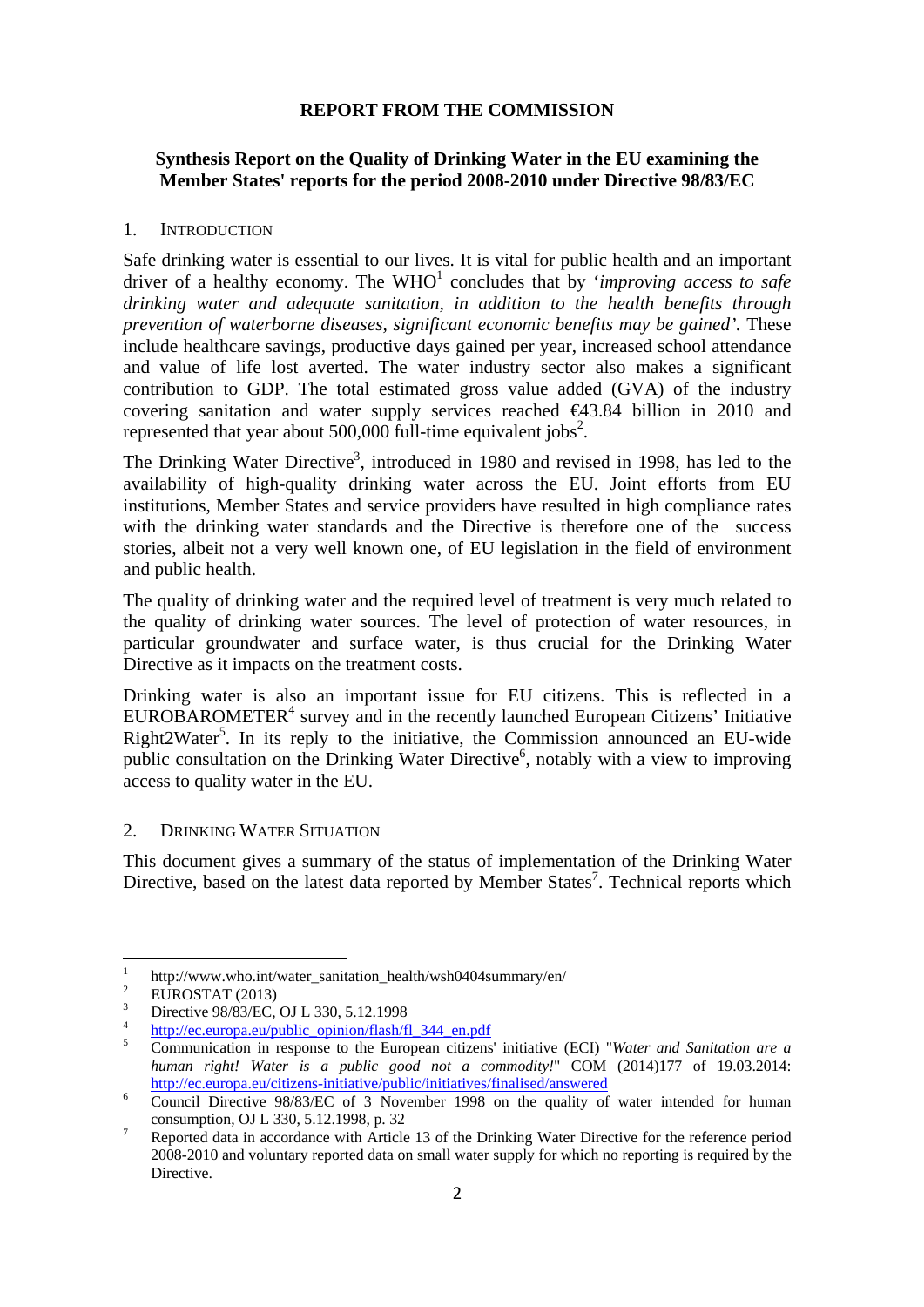contain detailed fact sheets per Member State will be soon available on DG Environment's website<sup>8</sup>.

## 2.1. Water Supply

Drinking water supply in the EU is organised by supply zones, i.e. geographically defined areas within which water intended for human consumption comes from one or more sources and within which water quality may be considered as being approximately uniform. There are nearly 100,000 water supplies zones (WSZ) in the EU. The Directive makes a distinction between large and small supplies<sup>9</sup>. Minimum water quality requirements are equal for both large and small supplies. However, monitoring requirements differ and Member States do not need to report on the small supplies. About 65 million people are served by small water suppliers.

'Supply' in the sense of the Directive does not mean 'access' to the public water supply network<sup>10</sup>. Eurostat has collected data about the "population connected to public water supply<sup>11</sup>, see table 1 at the end of the report. Due to the voluntary nature of the reporting, this collection shows data gaps and does not allow calculating EU totals/averages.

## Sources of Raw Water

In the EU, water supply is mainly fed by groundwater and by surface water, including artificial reservoirs. Water sources vary considerably between Member States. Overviews have been provided in earlier reports<sup>12</sup>, and are collected by Eurostat<sup>13</sup>. There are significant differences in the percentage between large and small supplies with much higher rates of groundwater sources for small supplies (84%).

Groundwater contamination, in particular by substances difficult to detect like pesticides, and surface water contamination, increasingly influenced by climate change (floods, extreme rainfalls, rain overflow) can pose problems that are passed on to drinking water. A coordinated monitoring of groundwater and drinking water, along with putting in place climate change adaptation and mitigation measures would be beneficial for safe drinking water.

## 2.2. Drinking Water Quality

In order to ensure that drinking water is safe for human consumption, the Drinking Water Directive sets out minimum water quality requirements. It identifies microbiological and chemical parameters that could pose a risk to human health when concentrations exceed certain thresholds. For each of the parameters, the Directive sets maximum concentration values that must be complied with. In addition to the microbiological and chemical parameters, the Directive identifies indicator parameters for the purpose of indicating a

 $\mathbf{R}$ [http://ec.europa.eu/envir](http://ec.europa.eu/environment/water/water-drink/reporting_en.html)onment/water/water-drink/reporting\_en.html; <https://circabc.europa.eu/faces/jsp/extension/wai/navigation/container.jsp>

Large WSZ are individual supplies of water exceeding 1 000 m3 a day as an average or serving more than 5000 persons; small WSZ are those below 1 000 m3 or less than 5000 persons<br><sup>10</sup> The Treaty, Article 345 TFEU, obliges the EU to remain neutral in relation to the ownership regime

[for water. Therefore the aspect of the physical right to](http://appsso.eurostat.ec.europa.eu/nui/show.do?dataset=env_wat_pop&lang=en) '[access](http://appsso.eurostat.ec.europa.eu/nui/show.do?dataset=env_wat_pop&lang=en)' [water is not address](http://appsso.eurostat.ec.europa.eu/nui/show.do?dataset=env_wat_pop&lang=en)ed here.<br> [http://appsso.eurostat.ec.europa.eu/nui/show.do?dataset=env\\_wat\\_pop&lang=en](http://appsso.eurostat.ec.europa.eu/nui/show.do?dataset=env_wat_pop&lang=en)<br>
https://circabc.europa.eu/sd/a/b580866d-8eb7-4937

[<sup>2007%20</sup>SynthesisReport.pdf](https://circabc.europa.eu/sd/a/b580866d-8eb7-4937-9a97-d3d3485d046e/2005-2007%252520synthesisreport.pdf)<br>
<sup>13</sup> [http://epp.eurostat.ec.europa.eu/statistics\\_explained/index.php/Water\\_statistics](http://epp.eurostat.ec.europa.eu/statistics_explained/index.php/water_statistics)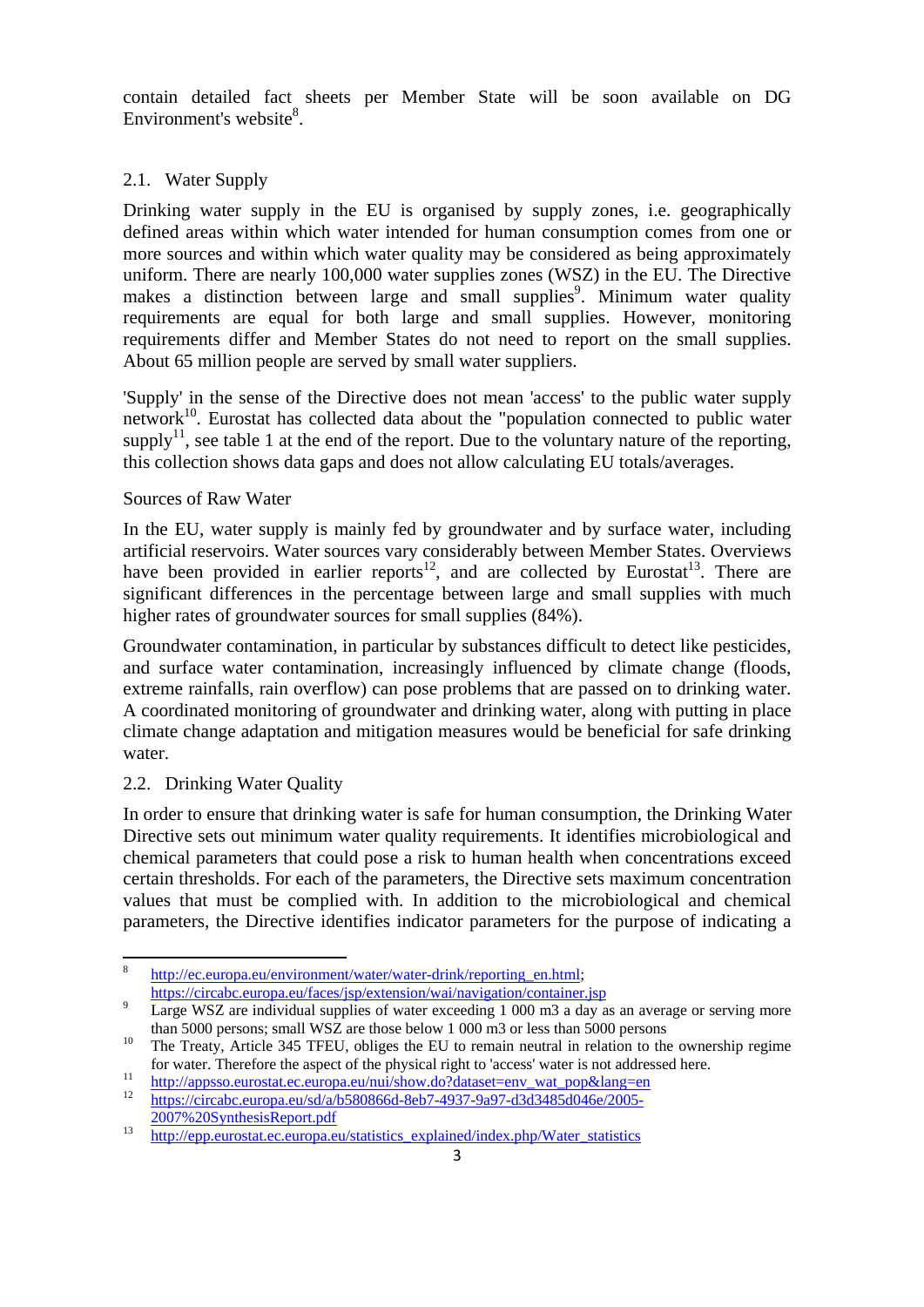possible risk for human health and which requires remedial action only if further investigation confirms the human health risk.

Reported data on these parameters show that drinking water quality in the EU is in general very good. The overall trend is also positive. For the large supplies, the vast majority of Member States show compliance rates for microbiological and chemical parameters of between 99% and 100%. For the few Member States showing compliance rates lower than 99%, reinforced action will be required to ensure that all citizens served by the large supplies concerned can safely use drinking water.



Figure 1: Summary overview - compliance rates microbiological and chemical parameters in Member States

Detailed figures can be found in table 1 at the end of the report.

As regards the small water supplies, the picture is more divergent. Lower compliance levels are noted for the microbiological parameters, with only three Member States achieving compliance rates between 99% and 100%. A breakdown of compliance rates for microbiological parameters shows that the compliance for small supplies is significantly lower than for large supplies.



Figure 2: Compliance Rate Microbiology, Number of Member States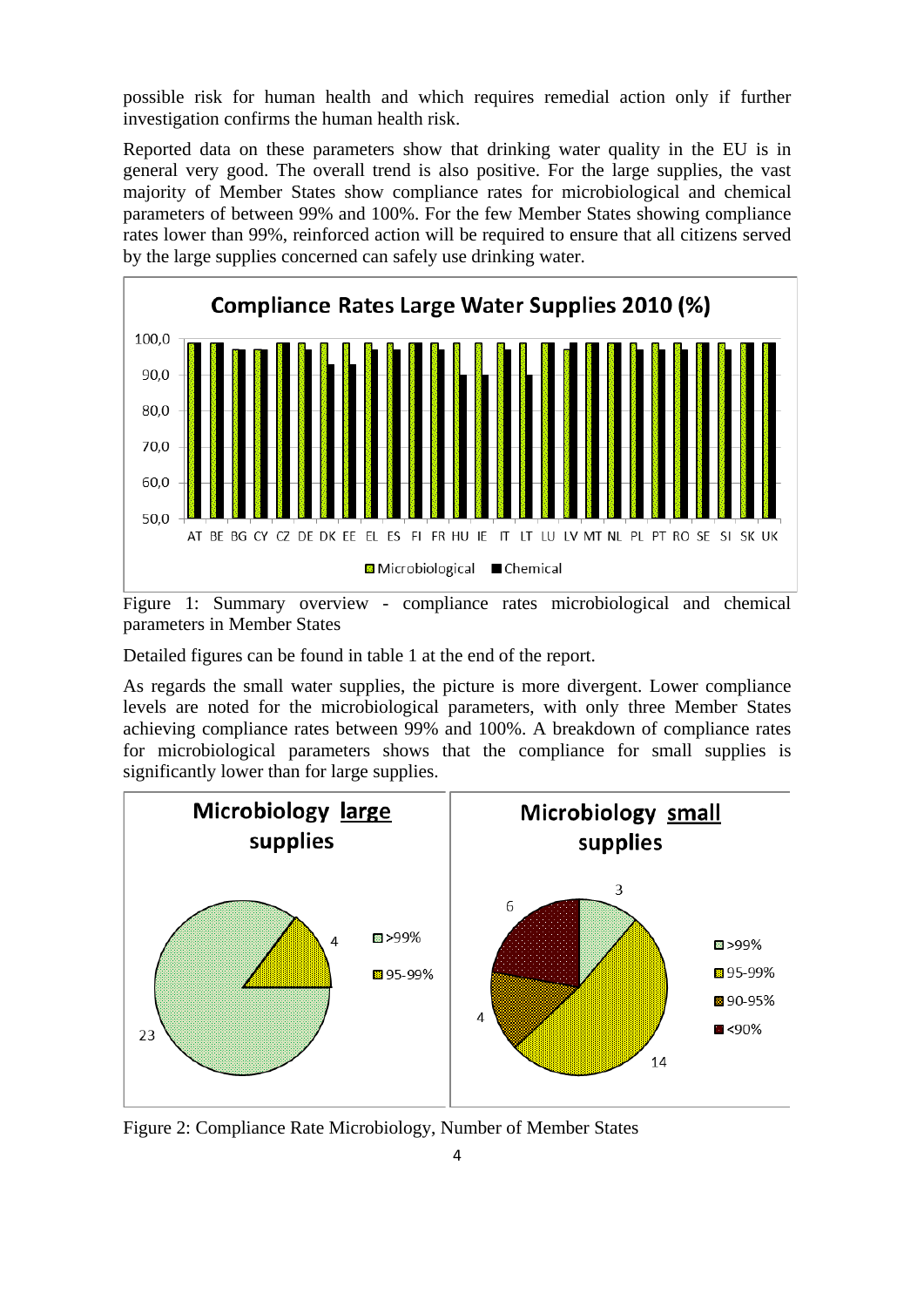For the chemical parameters for small supplies, similar high compliance levels are noted as for the big supplies. In some supply zones, problems were reported in relation to nitrate, nitrite, arsenic, and to a lesser extent, boron and fluoride. For example, in 2010 more than 1000 small supplies with nitrate concentrations exceeding the prescribed levels were identified (see table 1 at the end of the report). The compliance rates for indicator parameters show that in general the performance of small supplies was lower than that of large supplies.

The assessment of reported data on the small supplies showed that some Member States are struggling to manage small supplies in a safe way. This could potentially affect between 11.5 and 15.5 million people. However, more information and a detailed assessment on the way these small supplies are managed would be required to estimate any concrete risk for human health for the citizens concerned.

Concerns in relation to small water supplies have also been recognised by the 7th Environmental Action Programme  $(7th$  EAP)<sup>14</sup>, which calls for increased efforts in the implementation of the Directive in particular for small drinking water supplies.

As a first step, the Commission, in close cooperation with Member States, has elaborated a "Framework for Action" document setting out best practices for conducting riskassessments for small water supplies that will soon be available on DG Environment's website<sup>15</sup>. As millions of EU citizens are concerned, further efforts should be pursued to improve the supply with high-quality water in particular in remote and rural areas.

 Data from Member States show that in cases of incidents and failures to meet the quality standards, in general remedial action is taken by Member States within an appropriate response time. In relation to the microbiological parameters, measures entailed improving the treatment and cleaning of the contaminated components of the public distribution system. For chemical parameters, failures were addressed through better agricultural practice, conditioning or treatment of the water, change of the source water, and providing information to the public.

## 2.3. Monitoring and Information

The Directive requires Member States to ensure that regular monitoring of the quality of water intended for human consumption is carried out. However, monitoring approaches differ between Member States and even between different water supply zones within individual Member States, resulting in different levels and availability of monitoring data. This does not necessarily amount to a failure in meeting the legal requirements as the Directive allows for adapted monitoring programmes depending on the specific characteristics of the water supply zone. The analysis suggests, however, the need to review and better streamline the current monitoring approaches, considering in particular the WHO's risk assessment and risk management water safety plan approach<sup>16</sup>.

To address Member States' monitoring and performance, the Commission is working on a so called "Structured Implementation and Information Framework" (SIIF), establishing systems at national level which actively disseminate information about how EU environment legislation is being implemented. This information is then brought together to provide an EU-wide overview. The Directive's requirement that up-to-date information

 $14$ <sup>14</sup> Decision 1386/2013 of the European Parliament and Council<br> $\frac{15}{15}$  Here the European Merchant and the distribution of the later of the later distribution of the later of the later of the later of the later of the

<sup>15</sup> [http://](http://ec.europa.eu/environment/water/water-drink/small_supplies_en.html)ec.europa.eu/environment/water/water-drink/small\_supplies\_en.html<br>16 [http://www.euro.who.int/en/health-topics/environment-and-health/water-and-sanitation/country](http://www.euro.who.int/en/health-topics/environment-and-health/water-and-sanitation/country-work/ensuring-drinking-water-safety-through-water-safety-plans)[work/ensuring-drinking-water-safety-through-water-safety-plans](http://www.euro.who.int/en/health-topics/environment-and-health/water-and-sanitation/country-work/ensuring-drinking-water-safety-through-water-safety-plans)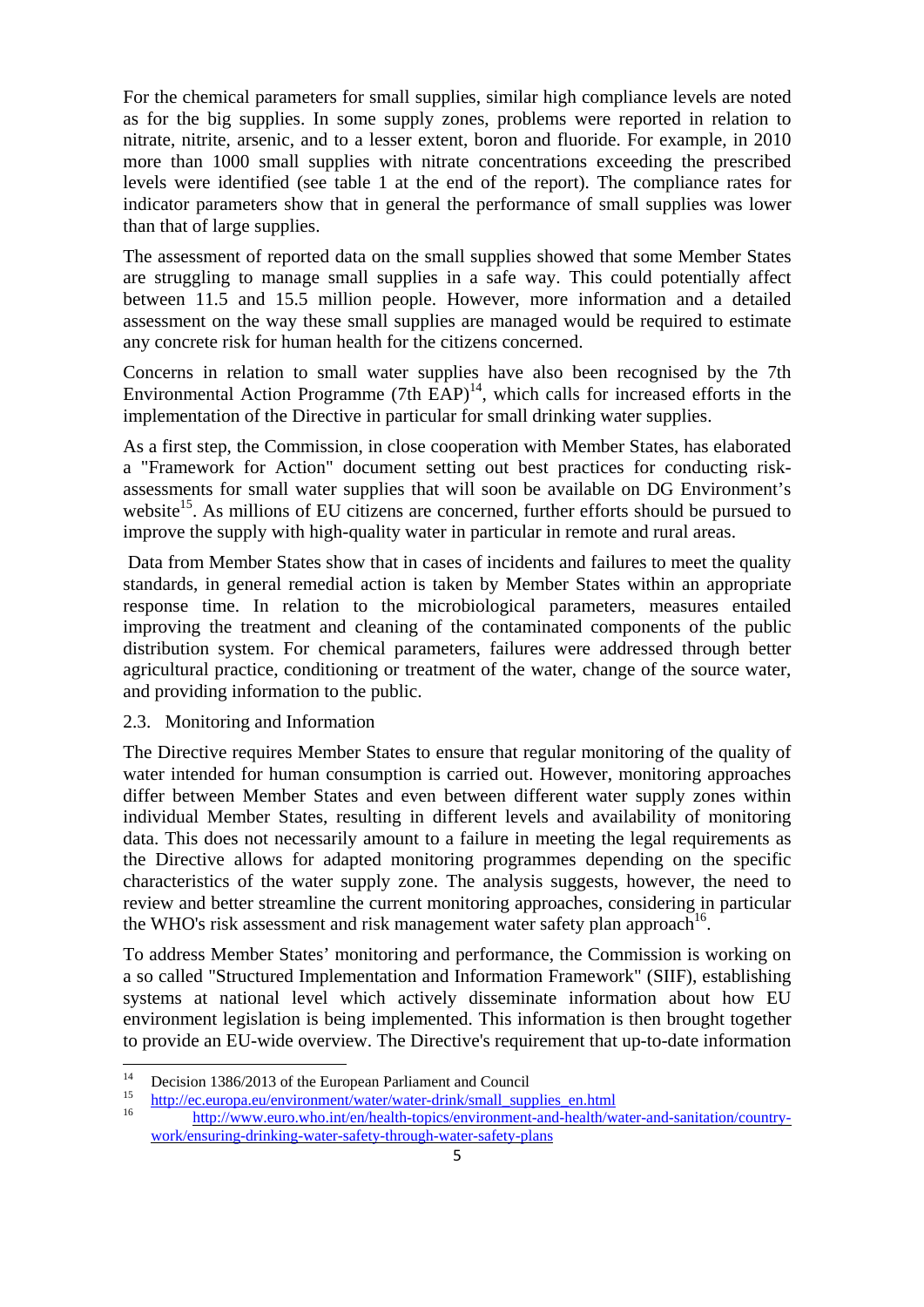on drinking water quality is made available to consumers could also be linked to such an information framework and be improved in this context. Drinking water data could also be more clearly linked to the Water Information System for Europe (WISE) which comprises a wide range of data and information collected by the EU institutions.

## 2.4. Derogations

The Directive allows derogations from the drinking water quality standards under very strict conditions and limited in time. Such derogations may not constitute a potential danger for human health and may only be established if the supply of drinking water in the area concerned cannot otherwise be maintained by any other reasonable means. A derogation may not exceed a period of three years. However, where a Member State considers that a longer derogation period is required, it may grant a second derogation for a maximum period of three years and it must communicate the grounds for this decision to the Commission. In exceptional cases, a Member State may request a third derogation from the Commission. The Commission will in this case carefully assess the request and may either refuse the request or grant the derogation for a maximum period of three years.

The Commission has so far granted a number of third three-year derogations to the Czech Republic, Italy, Hungary and Germany, referring mainly to the parameters of nitrate and nitrite, fluoride, boron, arsenic and nickel. It has refused one request for a derogation, from Estonia. Further information is available on DG Environment's webpage<sup>17</sup>. The Commission is looking into appropriate ways of ensuring the correct implementation of related decisions.

Derogations and other possible exemptions in exceptional circumstances could jeopardize a consistent EU-wide implementation of the Directive if not applied prudently. The Commission considers that the current derogation regime provided Member States with sufficient time to ensure that drinking water quality standards are met. The Commission considers that no new derogations to the drinking water quality standards should be granted for existing water supplies with the exception of situations of new unforeseen pollution sources or following the introduction of standards for new parameters or reinforced drinking water quality standards of existing parameters. For new supplies, derogations could be considered under strict conditions if the pollution sources can be remediated within an acceptable timeframe and in case no alternative to the new supply is possible.

## 2.5. Challenges

EU policy on drinking water has led to the development of high drinking water quality across the EU over the past decades. However, in order to keep these high quality standards and address specific remaining challenges, there may be a need to further adapt the EU legal framework.

The nature of small water supplies differs significantly from large water supplies. They are small in scale and often located in rural and remote areas, requiring management approaches taking into account the specific situations in these areas. The current Drinking Water Directive focuses mainly on the large supplies. Adding specific provisions for small supplies, including a reporting obligation, would help to ensure efficient, risk-based management of small supplies and allow better mapping of drinking

 $17\,$ <sup>17</sup> [http://ec.europa.eu/environment/water/water-drink/derogations\\_en.html, and on CIRCABC](http://ec.europa.eu/environment/water/water-drink/derogations_en.html)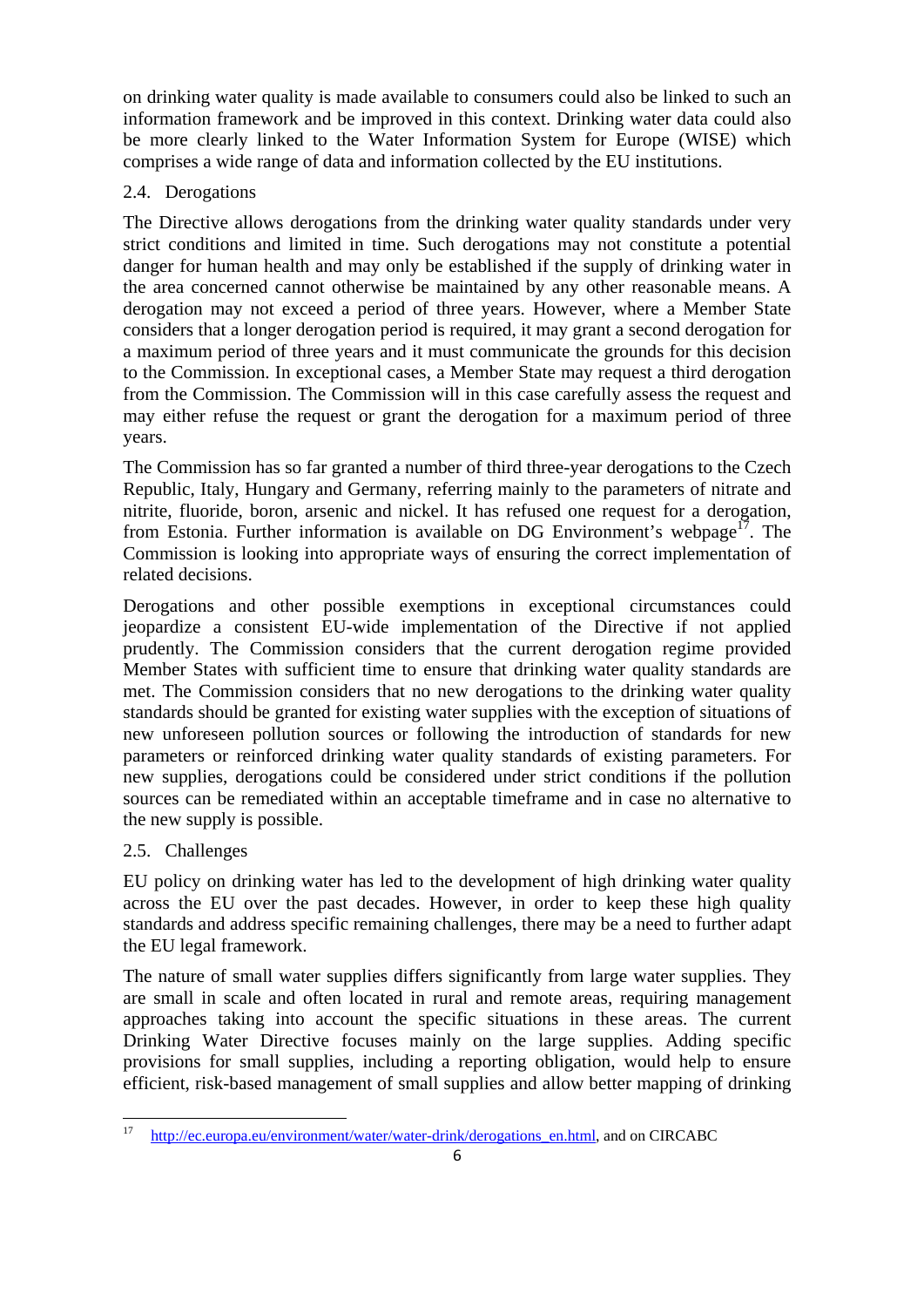water quality in small supply zones. This would contribute to increasing access to safe drinking water, particularly in remote areas, and increased availability of information for the public and stakeholders on drinking water quality.

The current parameter list and corresponding parametric values as well as monitoring and analysis requirements may need to be adapted in light of the risks related to emerging pollutants and scientific and technological progress. There may be a need to extend this list to new emerging pollutants such as certain products used in agriculture or industry, including pharmaceuticals. Monitoring methodologies and specifications for the analysis of parameters should consider the latest methods and techniques, including risk-based approaches, to allow quality control in the most efficient and cost effective way, both as regards treatment processes in the treatment facility and the distribution network up to and including the tap. The EU framework should be assessed against updated WHO guidelines on this matter. Specific action may be required as well to reduce leakages in the distribution networks. In about half of the Member States, more than 20% of clean drinking water is lost in the distribution network before it reaches consumers' taps, while for some Member States the proportion is as high as 60%.

It is important for the public to have access to information on drinking water quality. While often provided on national websites, it is frequently not up to date and is difficult to understand. The majority of Member States do not use comprehensive maps or other public supports. The current set-up for reporting does not provide the Commission with adequate and timely information to perform a thorough synthesis of drinking water quality developments in the European Union. This makes it difficult to provide the Council, European Parliament and the public with updated EU-wide information on drinking water policy and quality on a regular basis. In addition, the way data are collected, processed and reported differs across the EU, which makes it difficult to compare situations in different Member States with regard to their performance and compliance with the Directive. A revised or new reporting concept could facilitate transparent data dissemination and management at both national and EU level. Also, benchmarking drinking water quality could allow easier interpretation and visualisation of water quality data across the EU and better comparison of water quality and trends between Member States.

### **3. CONCLUSIONS**

The analysis confirms that the Drinking Water Directive contributed to high quality drinking water across the EU, as demonstrated by the high compliance levels with the drinking water quality standards.

Although enforcement is satisfactory and progress has been made in many areas, the following issues and challenges have been identified:

- 1. The supply of high-quality water, in particular in remote and rural areas, should be improved. Small water supplies in these areas require specific risk-based management approaches and the role of the Drinking Water Directive in this context should be explored.
- 2. Risk-based approaches to the management of big water supplies would allow for more cost effective monitoring and parameter analysis in relation to identified risks and provide better guarantees for the protection of human health.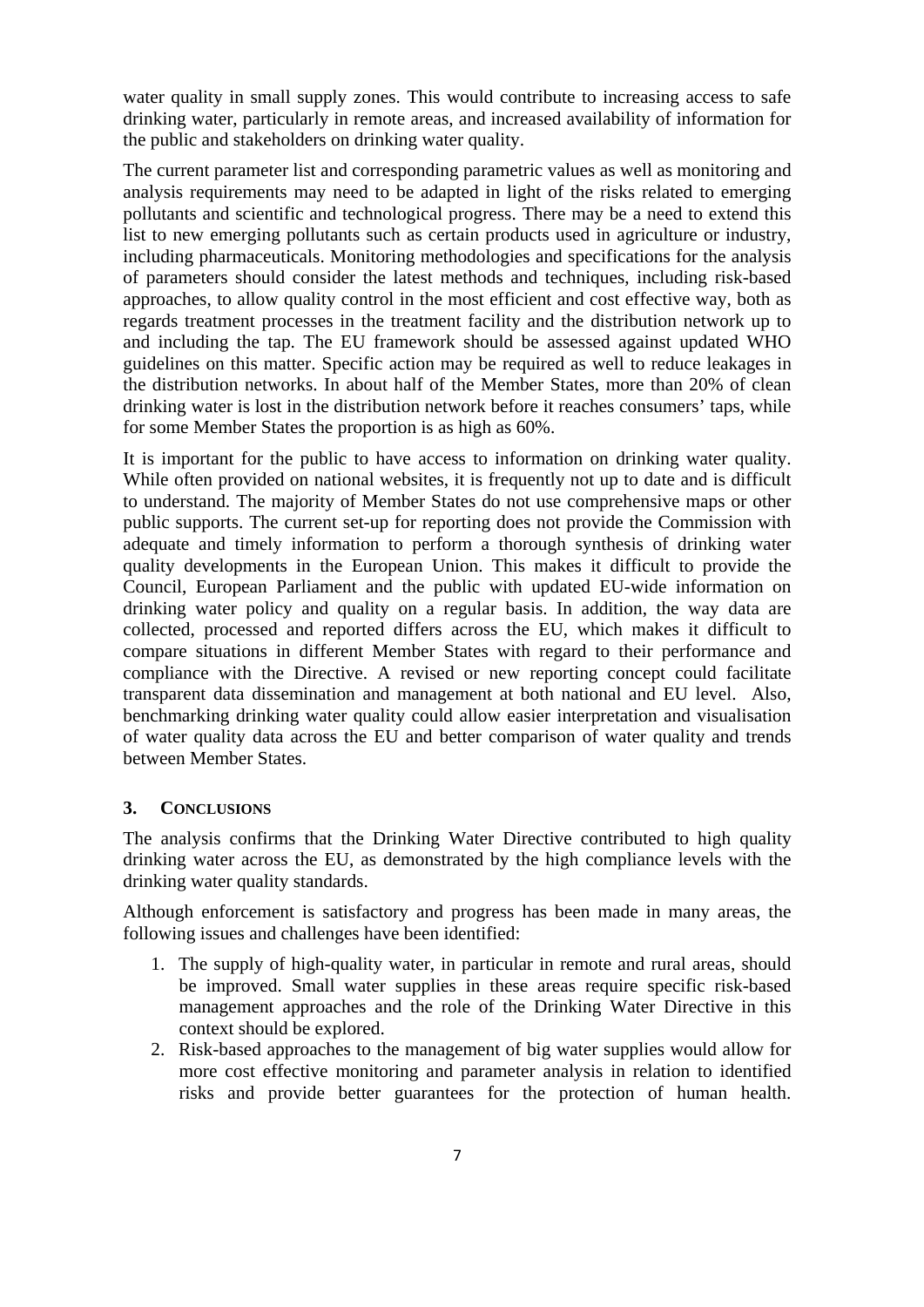Methodologies for monitoring and analysis should reflect the latest scientific and technological developments.

- 3. New scientific information about chemical and other parameters in relation to the drinking water parameter list should be considered in line with the ongoing revision of the WHO drinking-water guidelines, including emerging pollutants.
- 4. Modern information technology and easier **access to environmental information** should be used to provide more up-to-date information for consumers, and to explore how to link different monitoring data with reporting and consumer information.
- 5. Implementation timescales and derogation mechanisms are out- of-date and would benefit from a general update and overhaul.

An EU-wide public consultation will be a first step towards a further in-depth assessment of the above mentioned challenges and how they could be best addressed. It may also identify additional issues to be tackled in order to ensure and further improve high drinking water quality standards across the EU.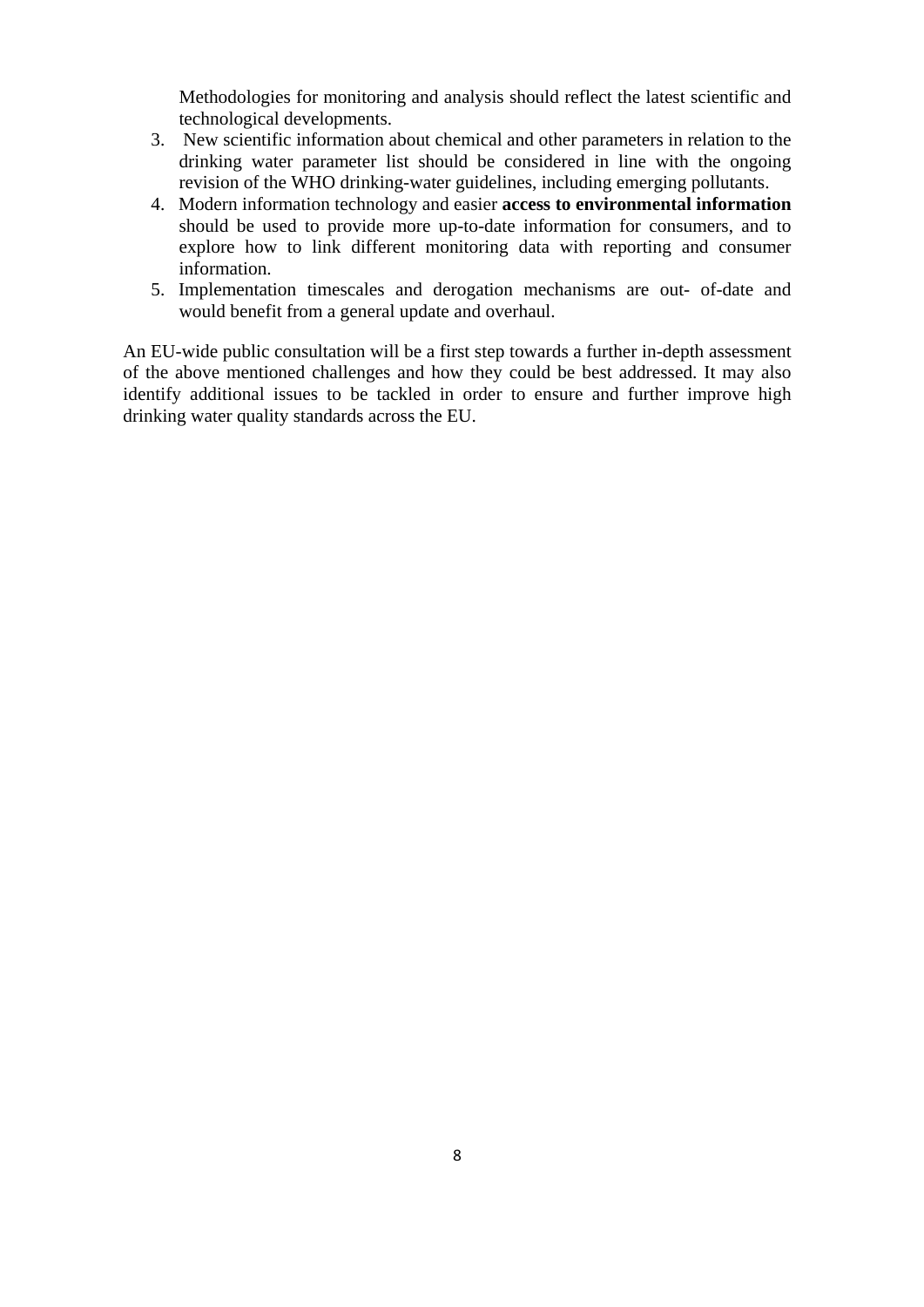## **Fact Sheet – Implementation of the Drinking Water Directive (98/83/EC) in 2010**

### *Number of Water Supply Zones*

- 96,388 water supplies zones in the EU, covering a population of approximately 474 million people
- 11,233 large water supplies serving 317 million people
- 85,559 small water supplies serving 65 million people (based on voluntary survey)

### *Drinking Water Quality – Large Supplies*

For this report, full compliance with the parametric values was considered if more than  $99\%$ <sup>18</sup> of the analyses were in compliance.

### *Microbiological parameters*

All Member States' large supplies have compliance rates of over 95%, and 23 Member States reached full compliance (99-100%). Only BG, CY, HU and LV did not meet these high levels.

#### *Chemical parameters*

Compliance rates were high, but slightly lower than those for the microbiological parameters. All Member States reported compliance rates above 90% except for 3 Member States – HU (parameter arsenic), IE (parameter trihalomethane<sup>19</sup>) and  $LT$  (parameter fluoride).

### *Indicator parameters*

Seven Member States achieved maximum performance rates (99-100%), while in ten Member States they were above 95%. The remaining 10 Member States achieved performance rates of between 90% and 95%. DK (Coliform bacteria), HU (ammonium), LV (sulphate) and MT (chloride and sodium) had for these parameters rates below 90%.

### *Drinking Water Quality – Small supplies*

#### *Microbiological parameters*

Levels of compliance were lower than for large water supplies, with compliance rates over 99% reported only for 3 Member States (EE, MT, SE). Sample compliance of 95-99% was found for 14 Member States, of 90-95% for 4 Member States (BG, CY, IT, UK), and below 90% for 6 Member States (DK, EL, LT, PL, RO, SI).

### *Chemical parameters*

The compliance of small supplies was similar to large supplies.

### *Indicator parameters*

Possible underperformance was due to coliform bacteria, clostridium perfringens, iron, manganese, ammonia and pH. Many Member States were able to achieve performance rate of above 95%; however, there were significant problems in some Member States.

<sup>18</sup> 18 A margin of error of 1% is acceptable due to the level of uncertainties and incidents (e.g. sampling or analytical errors) that occur; compliance rates are furthermore given in ranges because they are mostly time-limited exceedances. The results are not entirely comparable because of differences in sampling and monitoring methods and the lack of standardised approaches, but the data give a good overview of the situation across the EU.

<sup>&</sup>lt;sup>19</sup> In relation to chemical parameter trihalomethane total, the Directive provided up to December 2008 a derogation from the threshold listed in Annex I, Part B (up to 150 microgrammes/l from 100 microgrammes/l).